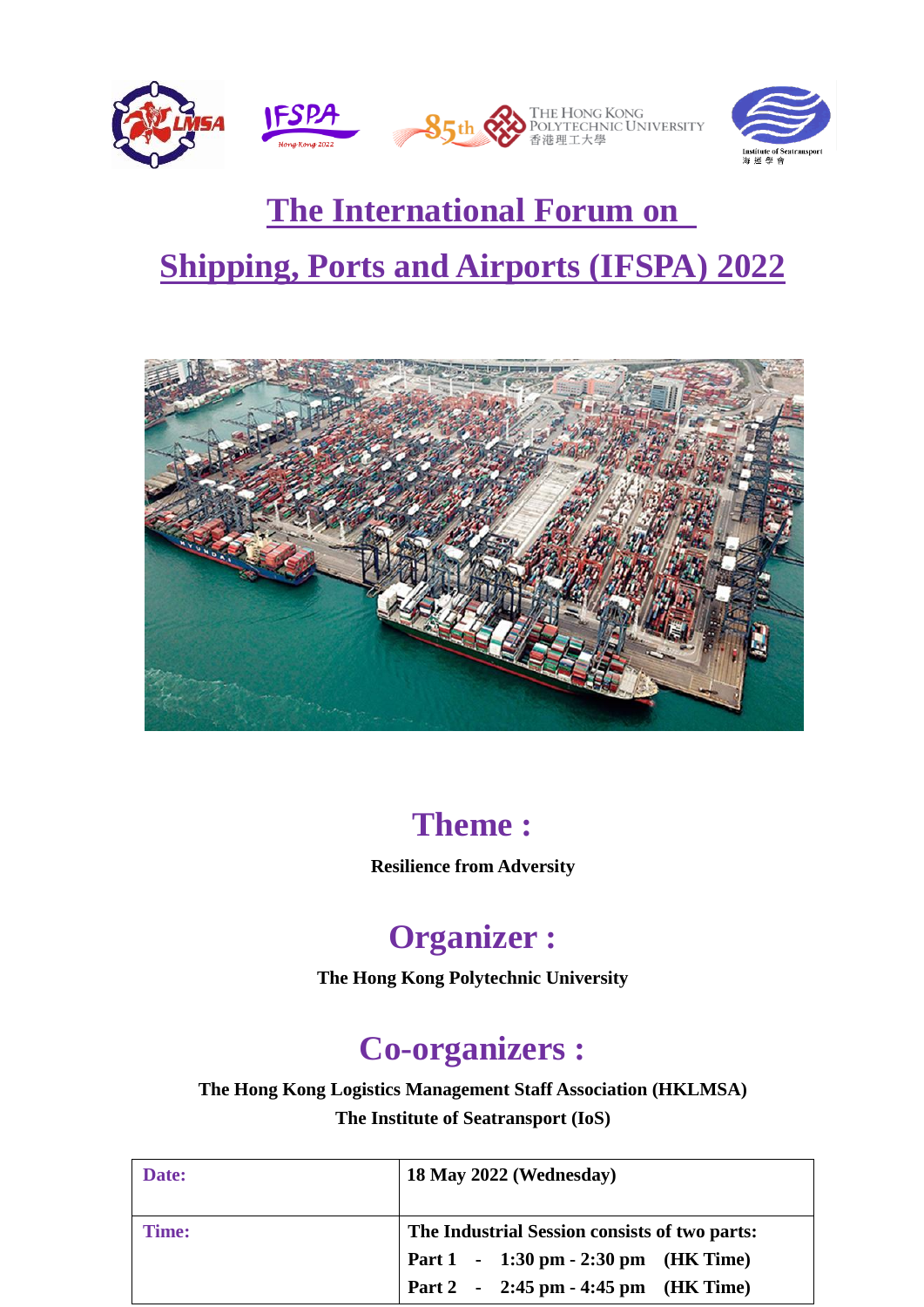| <b>Venue:</b> | On-line webinar |
|---------------|-----------------|
| <b>Charge</b> | <b>Free</b>     |
|               |                 |

## **Part 1**

The session will focus on smart port development. The Forum invited an array of panelists from different backgrounds and disciplines to join the panel discussion. Panelists will share insights on the latest global trends and actual cases.

#### **Panelists :**

#### **Mr. Philip HO, CEO, OnePort**

Topics for discussion : Smart Port – the Broader and Narrower Perspectives

#### **Mr. Eric JIN, Head of Investment Support, Critical Infrastructure, Asia Pacific of BMT**

Topic for discussion : "Trend of Green Shipping and Smart Ports Development.

#### **Ms. Catherine CHOW, Director, Group Marketing and Commercial Department, China Merchants Port Holdings Company Limited**

Topic for discussion: "China Merchants Smart Port Solution and Application".

#### **Chair & Moderator :**

**Mr. Sunny HO, JP, MH, FCILT - Chairman of the Hong Kong Logistics Management Staff Association**

#### **Profile of Part 1 (attached at the end)**

### **Part 2**

#### **Part 2** will be on the topic "**Interdisciplinary Maritime Practice (IMP) – Instrument against Adversity**".

A brief introduction of the Interdisciplinary Learning & Interlink (IDL/ILI) Methodology (IDLIM) as applied to Maritime Practice on both the micro and macro level, and how the IMP is applied by experts in each profession of maritime practice in resolving problems. The IDL/ILI Methodology is modeled after the Renaissance polymath ideal of being learned in the "Arts, Letters & Sciences".

A panel of professionals will be formed, and four of them from the core professions of shipowner & shipmanagement, marine insurance, legal service, and shipbroking, will make a quick presentation of 10 minutes in respect of the changes in their professions since 2018 to the present, and how their profession views the future in the aftermath of the Coronavirus Pandemic, the ensuing Greater Depression (as distinct from the Great Depression 1929), and changes in global political economic landscape like the Ukraine War. They will engage all participants of the session in an open forum discussion in an illustration of the application of the IDLIM, in a synthesis of theory and practice.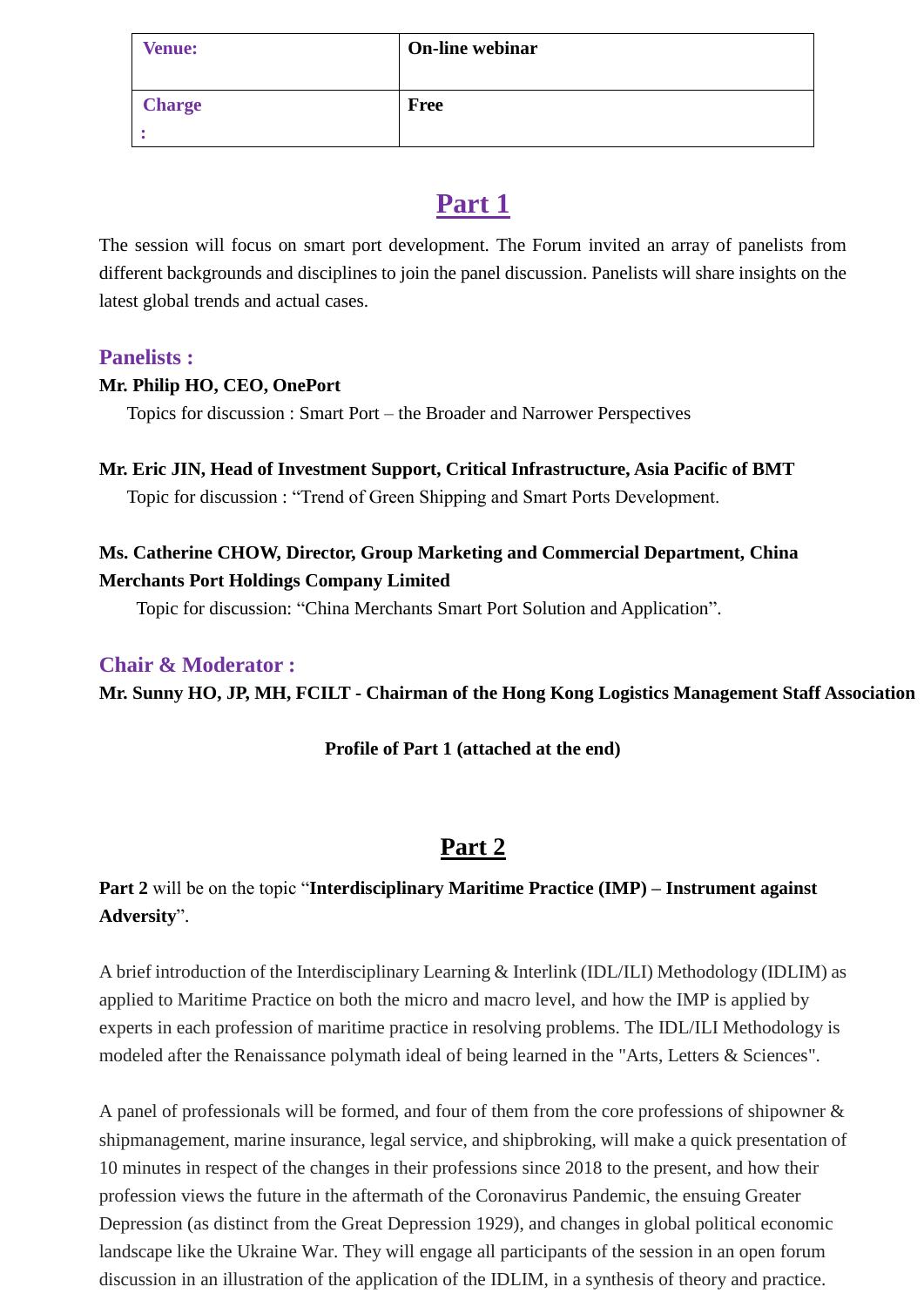Chair:

Mr. Raymond T.C. WONG, Average Adjuster, Emeritus Chairman of IoS and Honorary Advisor of **HKLMSA** 

Moderator: Mr. WONG Cho Hor, Executive Member of HKLMSA

The Panelists will consist of:

|                        | Mr. Thomas W.C.CHEUNG Executive Chairman – CTX Special Risks Limited |
|------------------------|----------------------------------------------------------------------|
| Capt. ZHOU Jianfeng    | Managing Director, Wah Kwong Maritime Transport Holdings Ltd         |
| Mr. Simon D.L. CHENG   | Solicitor & Chairman of Institute of Seatransport                    |
| Mr. Anthony C.P. TAI   | Divisional Director Clarksons Platou Hong Kong                       |
| Prof. Chin-Shan LU     | Director of ICMS & Chairman of China Maritime Institute in Taiwan    |
| Capt. Richard J. GAINS | Director, Aqualis Braemar LOC Group                                  |
|                        | Mr.Manson S.M.CHEUNG Vice Chair of HKLMSA, ICSHK & IoS               |
| Dr.Ranjan VARGHESE     | CEO Steel Ships Ltd. Hong Kong                                       |

All members, non-members and guests are cordially invited to attend the Industrial Session.

Language : English (Questions in Cantonese and/or Putonghua are welcomed, though)

Parties who are interested can use this [link](https://forms.gle/NgnJdraJGFqM827F7) for online registration. Where online registration is inaccessible due to country restriction, parties can contact at [info@hklmsa.org.hk](mailto:info@hklmsa.org.hk) to register by providing full name, company name, email address and mobile number.

We thank you all for your attention and look forward to your participation in the webinar.

#### **Profile of Part 2 (attached at the end)**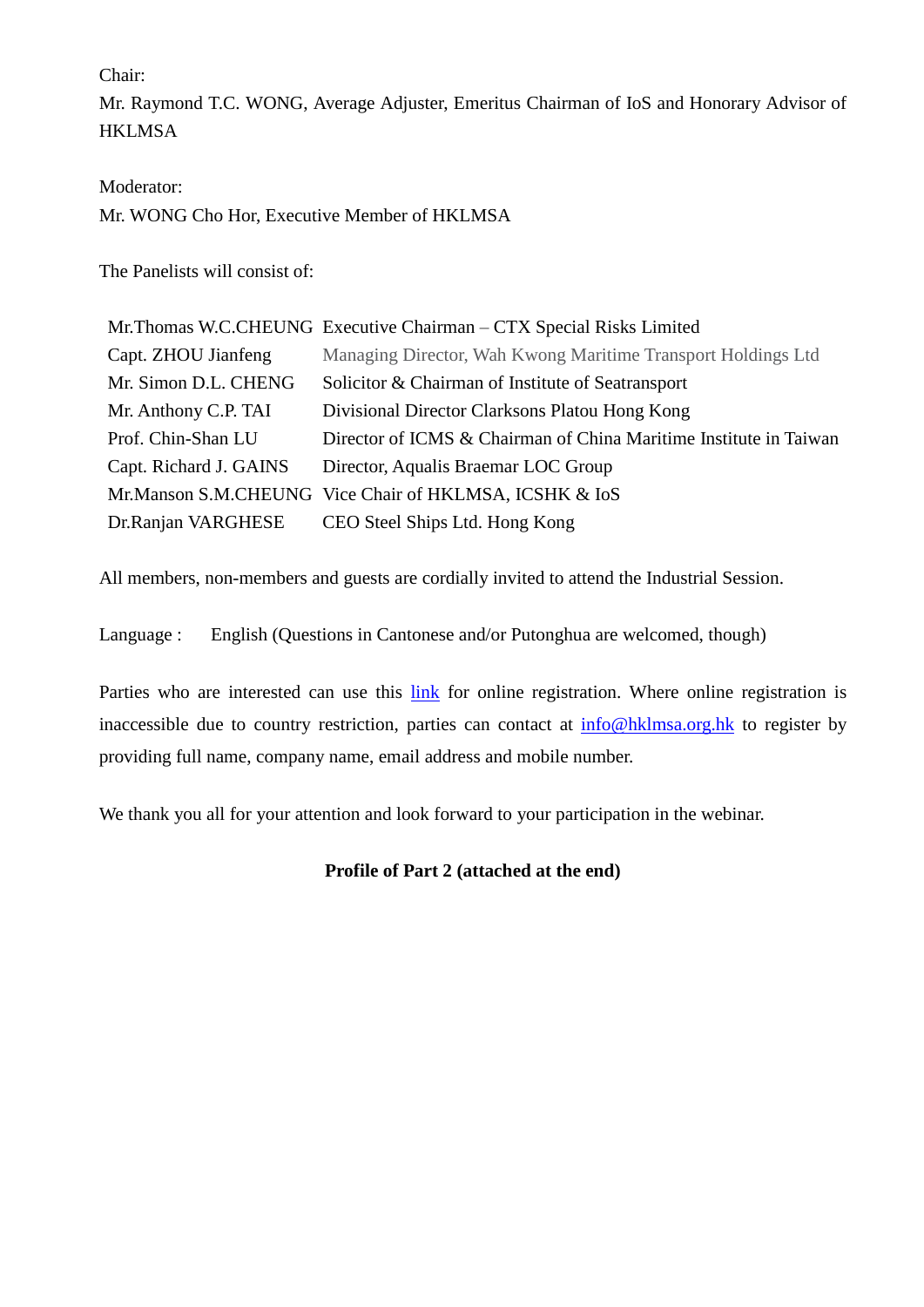### **Profile (Part 1)**

#### **PANELIST**



#### **Philip Ho, CEO, OnePort**

Philip Ho, CEO of OnePort Limited, has over 30 years of working experience in business automation and related services. In the past 20 years, Philip played an instrumental role in Hong Kong port communal digitalization initiatives, re-engineering costly manual practices in the industry through leading design, development, implementation and operation of electronic services rolled out to the sea port community. Prior to joining OnePort, Philip was the Country Director of NCSI, the subsidiary of Singapore NCS Pte. Ltd, spearheading country business development and operations. Graduated from University of Hawaii, U.S.A., Philip holds a Master Degree in Business Administration and a Bachelor Degree in Management Information System.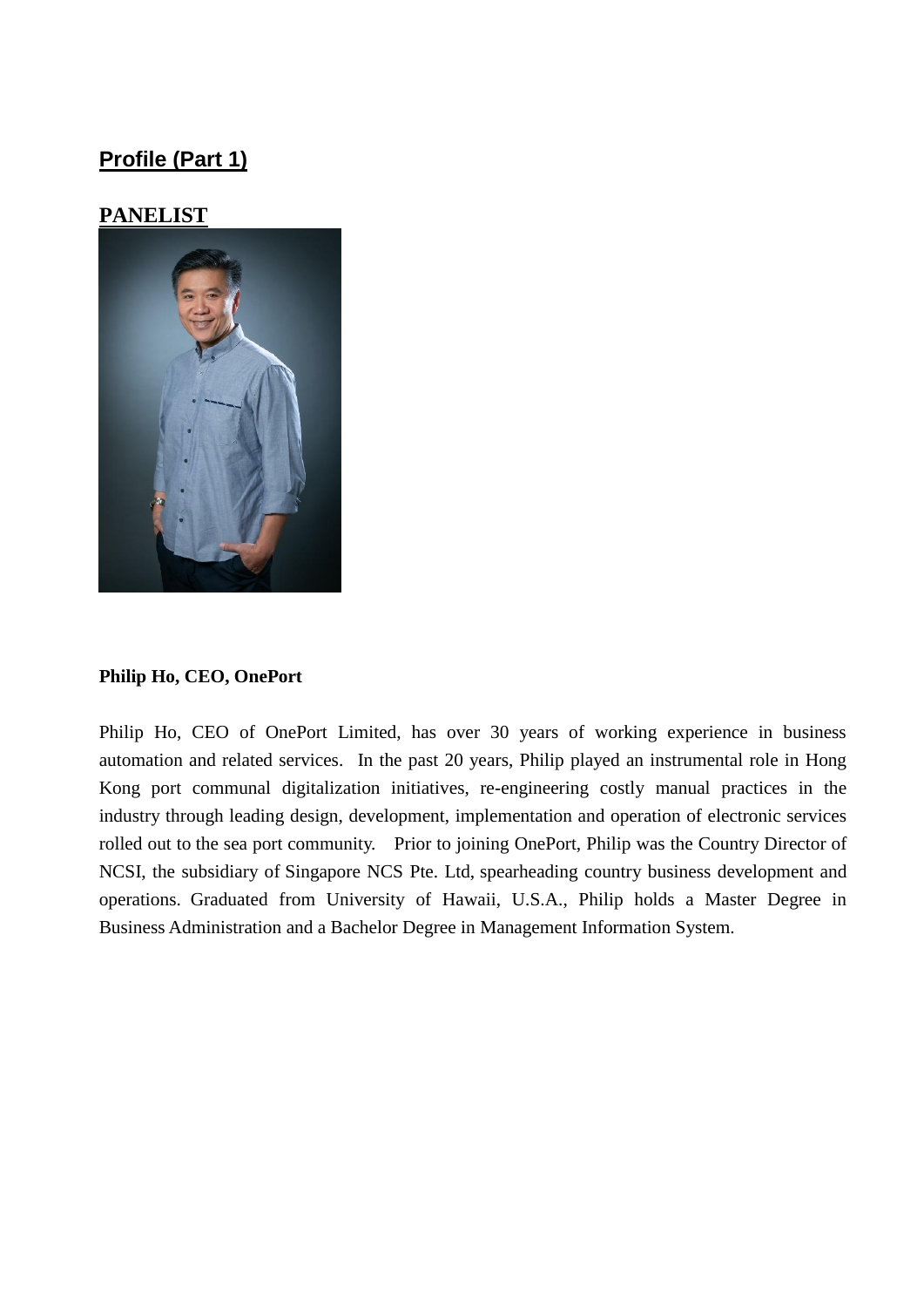

#### **Eric Jin, Head of Investment Support, Critical Infrastructure, Asia Pacific of BMT**

Eric Jin heads BMT's Investment Support Division for transport and infrastructure services. He used to be with Hutchison Port Holdings Corporate Centre in Hong Kong, and the US-headquartered global management consultancy ICF. He has been working very closely with key industry players, such as DP World and China Merchants, for development master plan, feasibility studies, market assessment, financial appraisals and commercial & technical due diligence of major transactions.

Eric has led and advised many key regional projects including some of the largest hubs in the world such as the master plan of Hong Kong Port 2030, Port Klang Development Master Plan 2030, and a number of global shipping and port industry reviews for regulatory authorities and governments in Singapore, Hong Kong and European Union.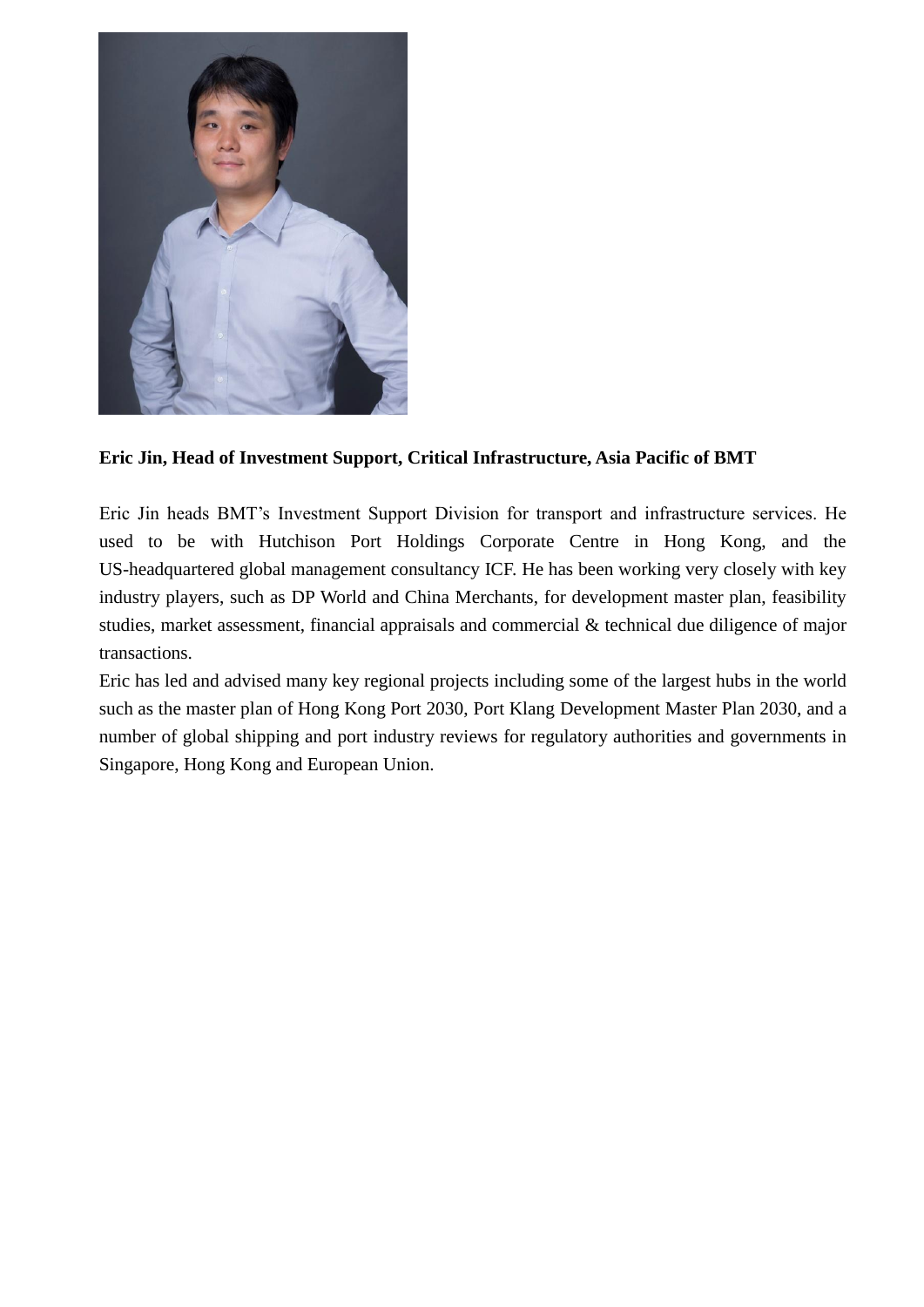

**Catherine Chow, Director, Group Marketing and Commercial Department, China Merchants Port Holdings Company Limited**

Ms Catherine Chow is now holding the position of Public Relations Director, Group Marketing and Commercial Department of China Merchants Port Holdings (CMPort) and has been working for various positions with CMPort over 14 years. Before her tenure in CMPort , she was working in shipping agency and logistics business under Jardine Matheson Group and container terminal business in Modern Terminals She has sound experience in strategic project execution and international business development and industry network building in terminal ,logistics and supply chain industry. She holds a Master Degree of Technology Management in Global Logistics Management awarded from The Hong Kong University of Science and Technology.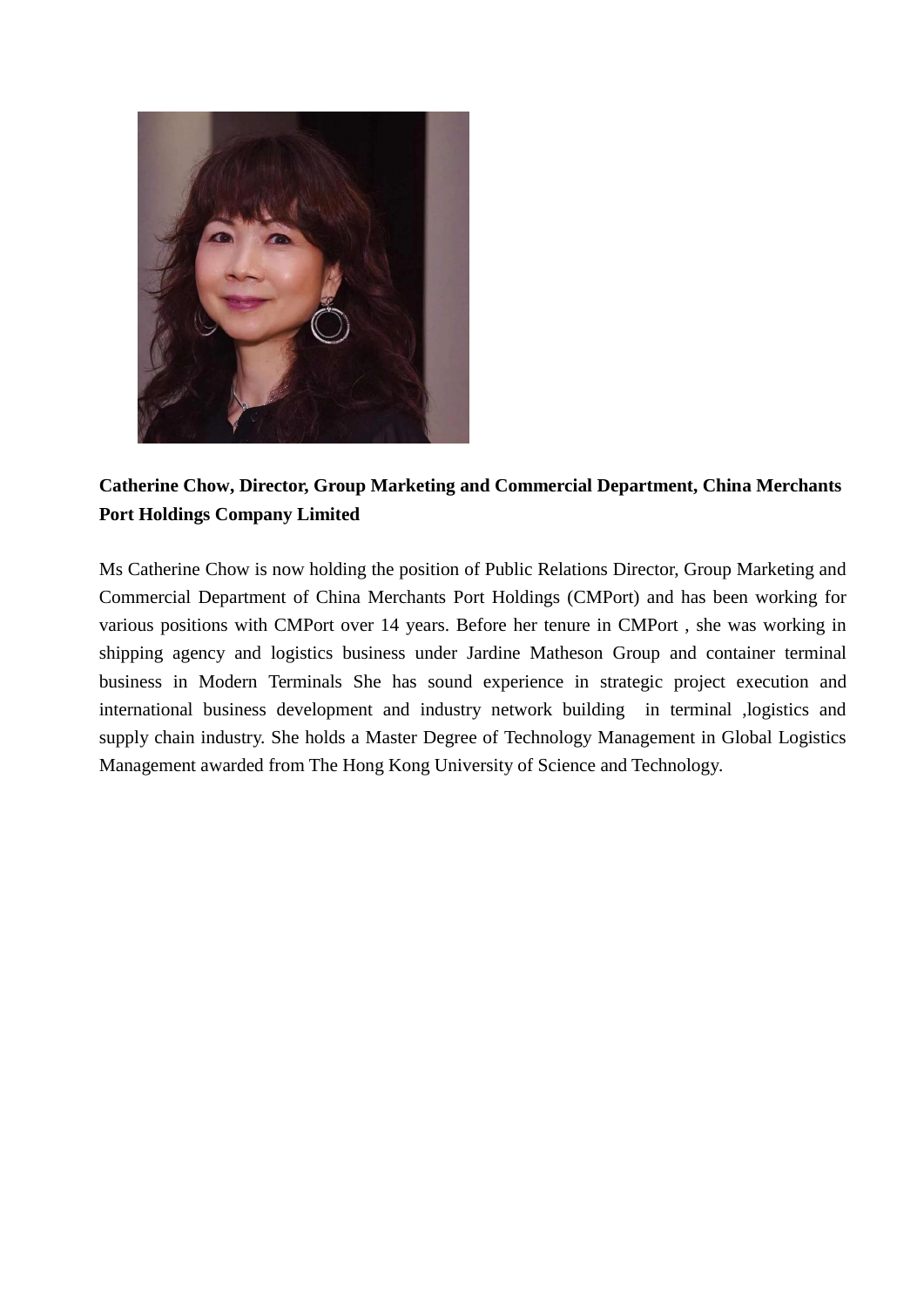

### **MODERATOR**

#### **Sunny Ho, JP, MH, FCILT**

#### **Chairman of the Hong Kong Logistics Management Staff Association**

Mr. HO Lap Kee, Sunny, MH, J.P., is the Executive Director of the Hong Kong Shippers' Council. As he now shapes the thrust of the Shippers' Council mandate as the voice of the Hong Kong shippers, he has considerable experience in aspects of trade and transport of goods. Mr. HO is a member of the Logistics Industry Training Advisory Committee, Land and Development Committee, two sub-committees of the Hong Kong Maritime & Port Board, the Private Columbaria Appeal Board, Director of Urban Renewal Fund, and a member of the User Consultancy Group of Trade Single Window. He is the current Chairman of Hong Kong Logistics Management Staff Association, Fellow and Council Member of the Chartered Institute of Logistics & Transport (CILT) in Hong Kong, a member of the Transport & Shipping Committee of the Hong Kong General Chamber of Commerce, Logistics Services Advisory Committee of the Hong Kong Trade Development Council, the Hong Kong Taiwan Business Co-operation Committee. Mr. Ho has been Advisor of the China Council for the Promotion of International Trade of International Trade Guangzhou Sub-Council, Advisor of the Shenzhen Ports & Harbour Association, Chairman of the Hong Kong Liner Shipping Association, President of the Charter Institute of Logistics and Transport in Hong Kong, Vice Chairman of CILT International and a member of the Town Planning Board.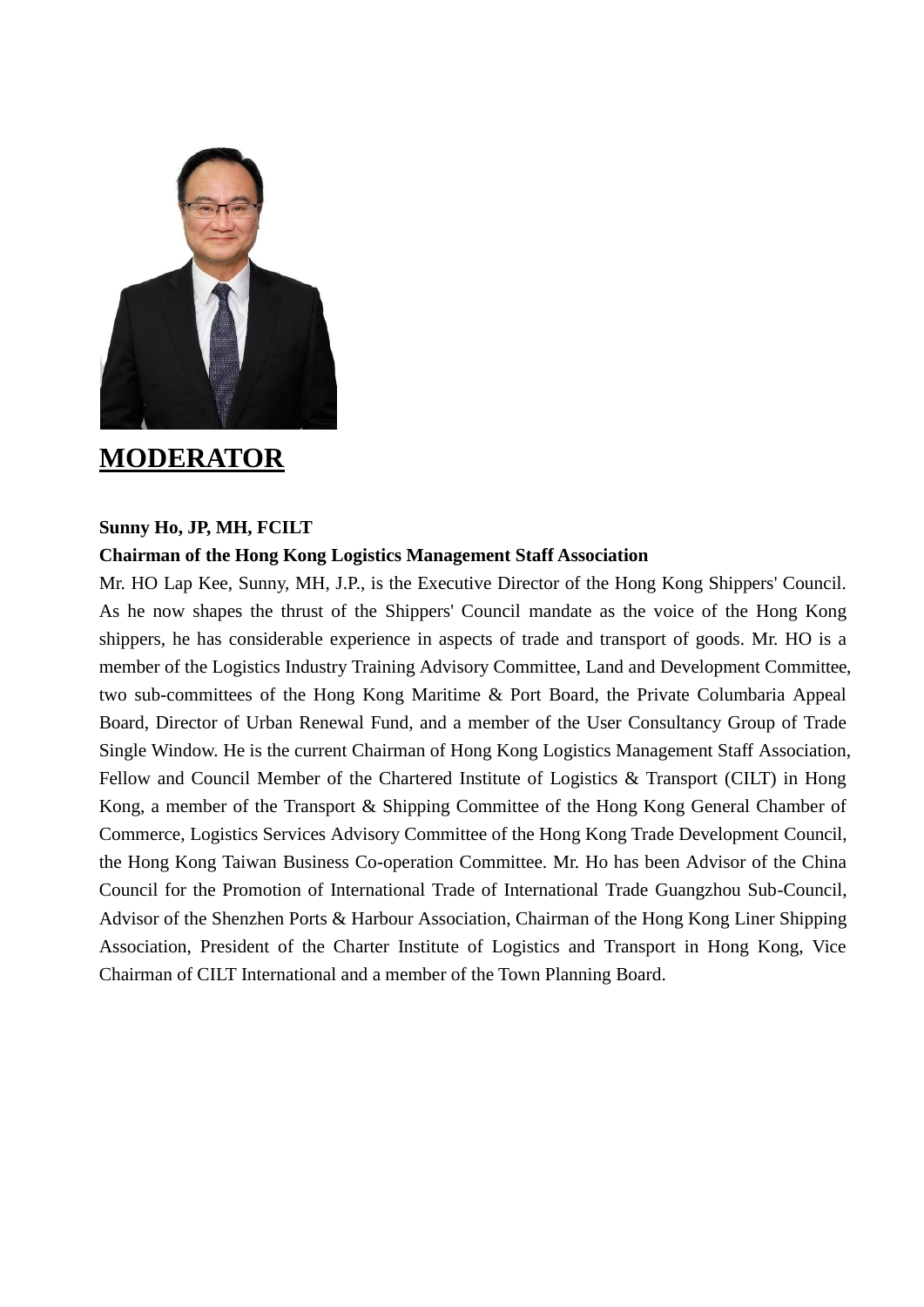#### **Profile Part 2**

#### **Mr. WONG Tak Chiu (Raymond)**

Average Adjuster, fully qualified in 1980 by stringent examination, becoming the first Chinese Fellow of the British Association of Average Adjusters (better-known as AAA). He has been sitting on the Advisory & Dispute Resolution Panel of the AAA.

Raymond started his career in 1966 with the oldest average adjusting firm, Messrs. William Richards & Sons (currently named Richards Hogg Lindley). He was an equity partner of Richards Hogg prior to its incorporation and following its acquisition by Charles Taylor plc., he was appointed to sit on the latter's Board of Directors during 1999/2008. After retirement from the firm he had worked for some 46 years, Raymond continued his service and commitment to the maritime and insurance communities and has launched, in conjunction with colleagues in the region, the average adjusting services under the umbrella of Asia Maritime Adjusting (Hong Kong) within TCWong Average Consulting Ltd.

Raymond is a regular lecturer/speaker on general average and maritime claims related topics. He is a founder member and former chairman of Marine Insurance Club (established in 1979), a former chairman and the current emeritus chairman of Institute of Seatransport (established in 1984) – an institutional member of the HK Maritime Port Board, an honorary advisor of the HK Logistics Management Staff Association (established in 1986) and a founder member and former executive committee member of HK Maritime Law Association (established in 1987). Raymond sat on the executive committee of the HK Shipowners Association during 2003/2011.

#### **Prof. LU Chin-Shan**

Professor Chin-Shan Lu is currently a Professor and Associate Head at the Department of Logistics and Maritime Studies of the Hong Kong Polytechnic University, a Director for the C. Y. Tung International Centre for Maritime Studies, and acting as Chairman for the China Maritime Institute in Taiwan. He received his BBA and MBA in the Department of Shipping and Transportation Management of National Taiwan Ocean University in Taiwan, and Ph.D. in Maritime Studies and International Transport from the Cardiff University in the UK in 1997.

Professor Lu started his academic career in 1997 and served at National Cheng Kung University as Assistant Professor, Associate Professor, and Professor between 1998 and 2013. He acted a Chairman for the Chinese Maritime Research Institute (Taiwan) between 2009 and 2015 and an Independent Director for the Kuang Ming Shipping Corporation (Yang Ming Group) between 2011 and 2016. He is ranked in the world's top 2% of seven million scientists for career-long citation impact in the area of Logistics and Transportation in 2020. He received an Outstanding Alumni Award at National Taiwan Ocean University in 2020.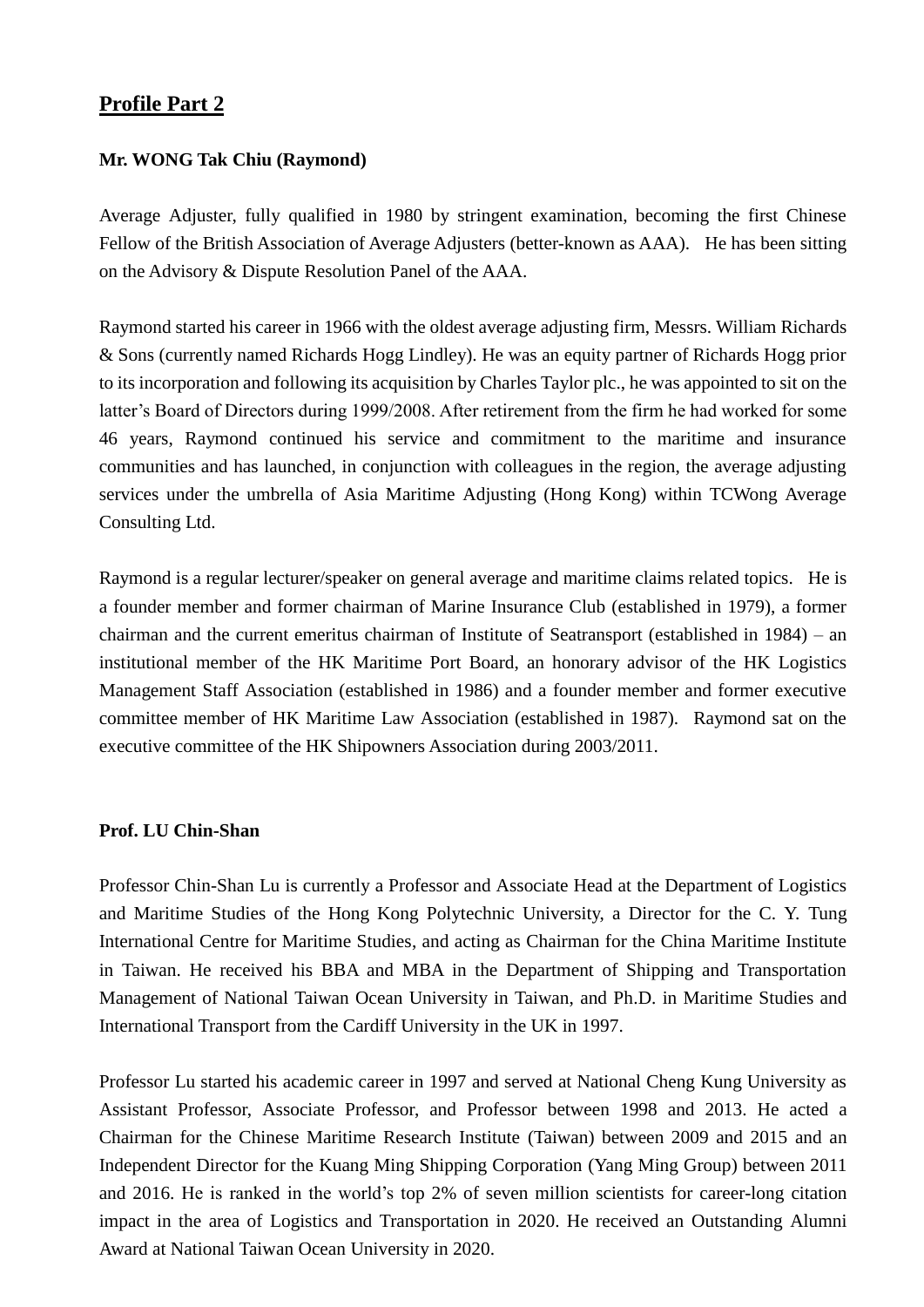#### **Mr. CHEUNG Wai Ching Thomas**

Profession:

Executive Chairman – CTX Special Risks Limited, an independent marine insurance brokerage based in Asia

CEO – Mainland Headwear Holdings Ltd. HK, a HK public company trading in the HK Stock Exchange

Executive Director/Regional Director-Marine, Asia – A top global insurance brokerage Education:

Master Degree of Technology Management – MTM

Master Degree of Business Administration – MBA

Institute of Chartered Shipbrokers – Fellow Member

Institute of Chartered Transport and Logistics – Full Member



#### **SIMON CHENG (郑端霖)**

**Managing Associate, Hong Kong** [simoncheng@incegd.com](mailto:simoncheng@incegd.com)

Simon is a qualified Solicitor in Hong Kong and England & Wales with over 16 years of solid experience in representing both Hong Kong and overseas-based clients in a wide array of contentious and non-contentious matters.

On the contentious side, Simon is a seasoned litigator and dispute resolution specialist experienced in dealing with a wide range of complex and multi-jurisdictional commercial disputes involving company and shareholders, banking, investment and debt recovery, commercial fraud, international trade and sale of goods/commodities, insurance, maritime and transportation, logistics as well as construction related matters. Simon frequently represents clients in court proceedings, arbitrations (both ad-hoc and institutional including HKIAC, SIAC, CIETAC, LCIA, LMAA, ICC and GAFTA) and mediations both in Hong Kong and abroad, including London, PRC, Australia, India, Singapore and the United States. Simon is currently one of the Examiners for Head II Civil Procedure of the Overseas Lawyer Qualification Examination (OLQE) of the Law Society of Hong Kong.

On the non-contentious side, Simon is frequently instructed to represent and advise clients in a broad spectrum of corporate and commercial matters, ranging from being retained as general external counsel in advising on daily business and operational matters for transport operator in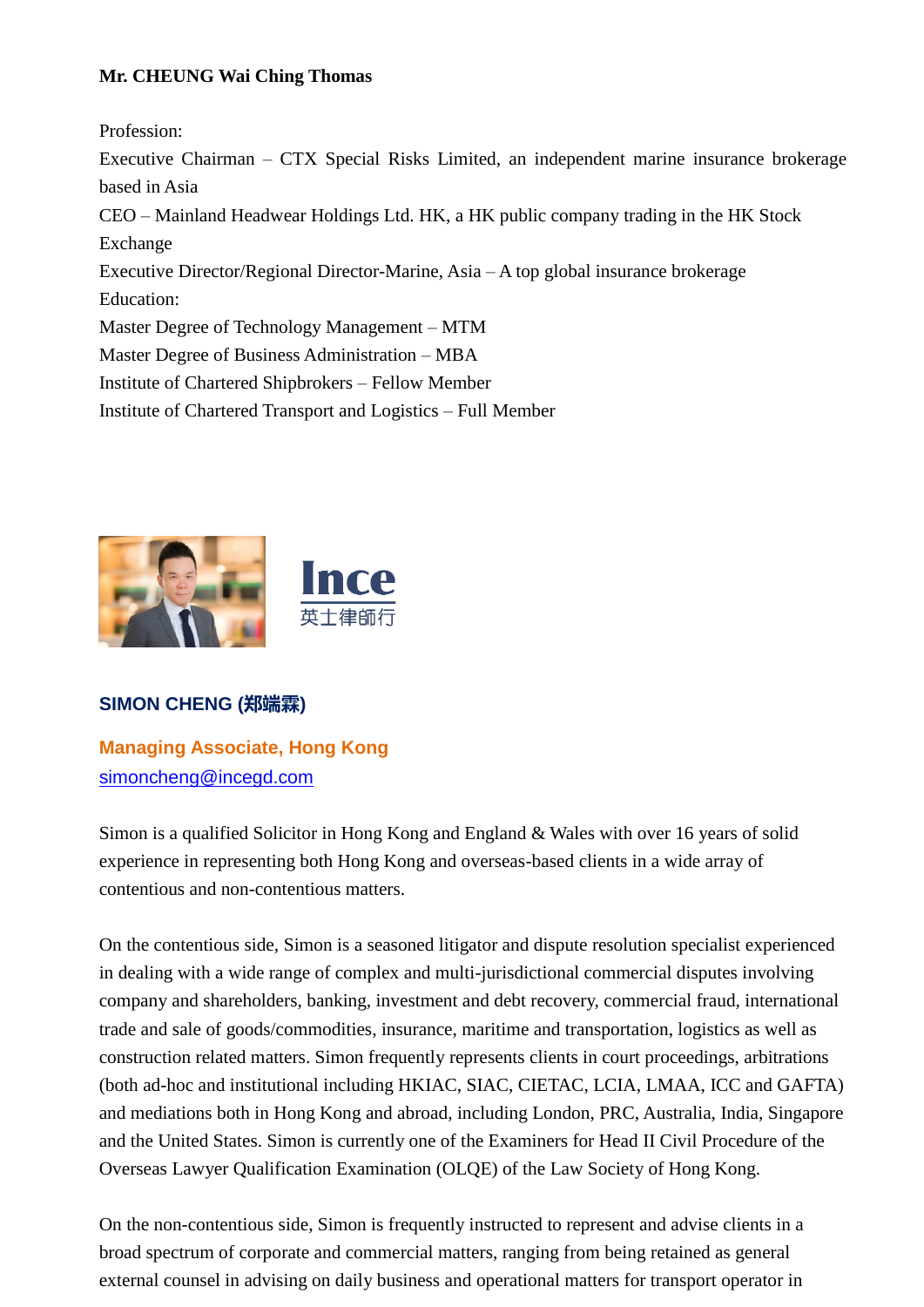Hong Kong; advising on complex standard trading terms and conditions for international trade, logistics and warehouse operator, to acting for clients in multi-million deals involving sale and acquisition of shares, convertible bonds, joint ventures and long-term sale and purchase of high value commodities, as well as assisting clients on general corporate compliance and establishment of business and operation in Hong Kong and abroad.

Simon has focused on developing a privacy, data protection and cybersecurity practice, and has advised and helped clients on a variety of matters involving information technology, privacy and data protection issues. Simon actively participates in privacy and data protection related industrial events, including delivering seminars and publishing various articles on the subject. Simon is a Certified Information Privacy Manager (CIPM) of the International Association of Privacy Professionals (IAPP), and also sits as a board member on the IAPP's Asia Advisory Board.

Beyond his legal practice, Simon also actively participates in and contributes to the promotion and development of the legal industry in Hong Kong, particularly in the maritime and transportation sector. Simon is currently the Chairman of the Hong Kong Institute of Seatransport and represents the Institute as member of the Hong Kong Maritime and Port Board (HKMPB) of the Hong Kong Government, and is also a member of the Hong Kong Maritime Arbitration Group (HKMAG). He is also a contributing editor to the 2nd edition (2019) of the Maritime Law and Practice in Hong Kong, which is part of the Hong Kong Law Library series published by Sweet & Maxwell.

Through his work in the promotion of the Hong Kong legal industry, Simon has built and developed strong connection with China, where he also focuses part of his efforts in promoting Hong Kong as an International Dispute Resolution Centre under the One Belt One Road and Greater Bay Area Initiative. In 2018, Simon was one of the handful of Hong Kong lawyers invited to attend an official, fully sponsored visit and legal exchange program organised by the PRC Ministry of Justice and the PRC All China Lawyers Association. Simon is currently appointed as the Deputy Secretary General of The Council for the Promotion of Guangdong-Hong Kong-Macao Cooperation Legal Committee, where he is also a Panel Mediator of the Cross-Border Dispute Mediation Committee. In addition, Simon is also a member listed in the Hong-Kong Macao Lawyers Talent Pool of the Guangdong Lawyers Association and a Panel Arbitrator of the Huizhou Arbitration Commission in China.

**CAPTAIN J.F. ZHOU**

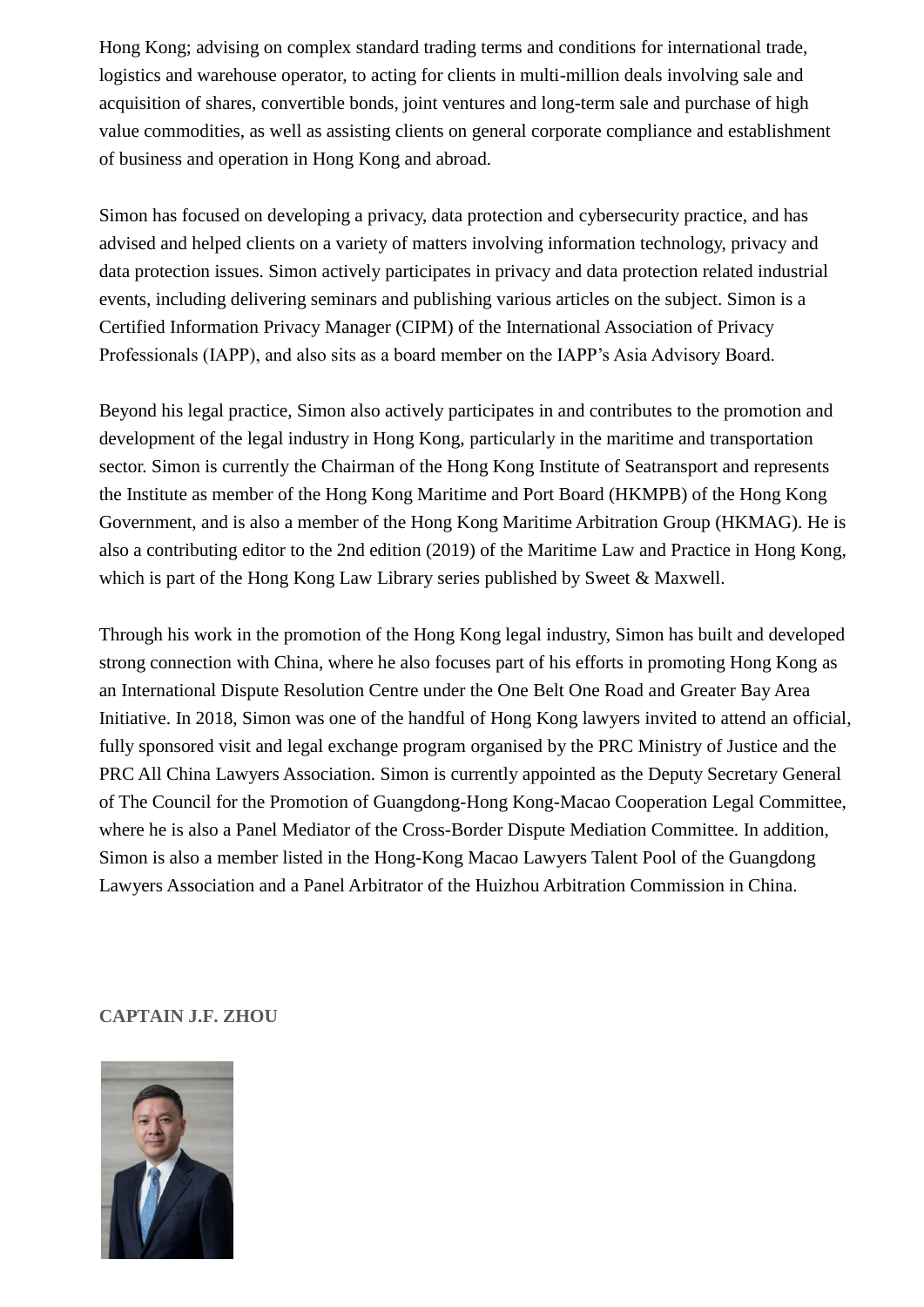Captain Zhou Jianfeng is the Managing Director of Wah Kwong Maritime Transport Holdings Limited. He graduated from Shanghai Maritime University in 1995 and has worked for Wah Kwong since then, initially as a deck officer on product tankers and later as deck officer and Master on several of the Wah Kwong ships including VLCC and LPG tankers. From October 2005, he was employed as a technical superintendent with Wah Kwong, and subsequently promoted to Operations Manager and Chief Operating Officer in 2008 and 2016 respectively. Captain Zhou holds a master's degree in International Shipping and Logistics from Hong Kong Polytechnic University and is a member of the Marine Environment Committee of BIMCO.

#### **Mr. Anthony TAI Choi Pan**

Mr. Anthony Tai has been working with Clarksons Platou (largest shipbroking company in the world with the company listed in London - https://www.clarksons.com/) for 14 years since graduation from the Hong Kong Polytechnic University. Mr. Tai was promoted to divisional director in the Year 2016 and received Young Career Award from the Department of Logistics and Maritime Studies of the Hong Kong Polytechnic University in 2017. He is currently an executive committee member of the Institute of Seatransport since 2019.

His role is mainly engaging with clients to service their buying, selling, building, and recycling their vessels. The asset can be ranged from a handysize (25,000 Dwt) to up to VLCC (300,000 Dwt).

#### **Mr. CHEUNG Shun Man (Manson)**

Manson is a Fellow of The Chartered Institute of Arbitrators, Hong Kong Institute of Arbitrators, The Institute of Chartered Shipbrokers and an Accredited Mediator of HKIAC/HKMAAL.

Manson has the experience in different sectors of Shipping. He has sea going experience, working experience as Port Agent, Charterers, Ship Manager (chemical tankers, tweendeckers, loggers and bulkers), Chartering and SNP Broker.

From 1992 onwards, Manson has been the evening tutors/instructors for different courses in Ship Management, COGSA, Chartering, Bills of Lading and dispute resolution conducted by The Hong Kong Polytechnic, Hong Kong Shippers' Council, Institute of Sea Transport/City University of Hong Kong (SCOPE), The Hong Kong Baptist University and The University of Hong Kong (SPACE).

#### **Capt. Richard James GAINS**

Richard Gains is a Master Mariner. Before joining ABL-Group in July 2021, he joined Brookes Bell in 1998, from a position as master of large bulk carriers trading worldwide. He became a Director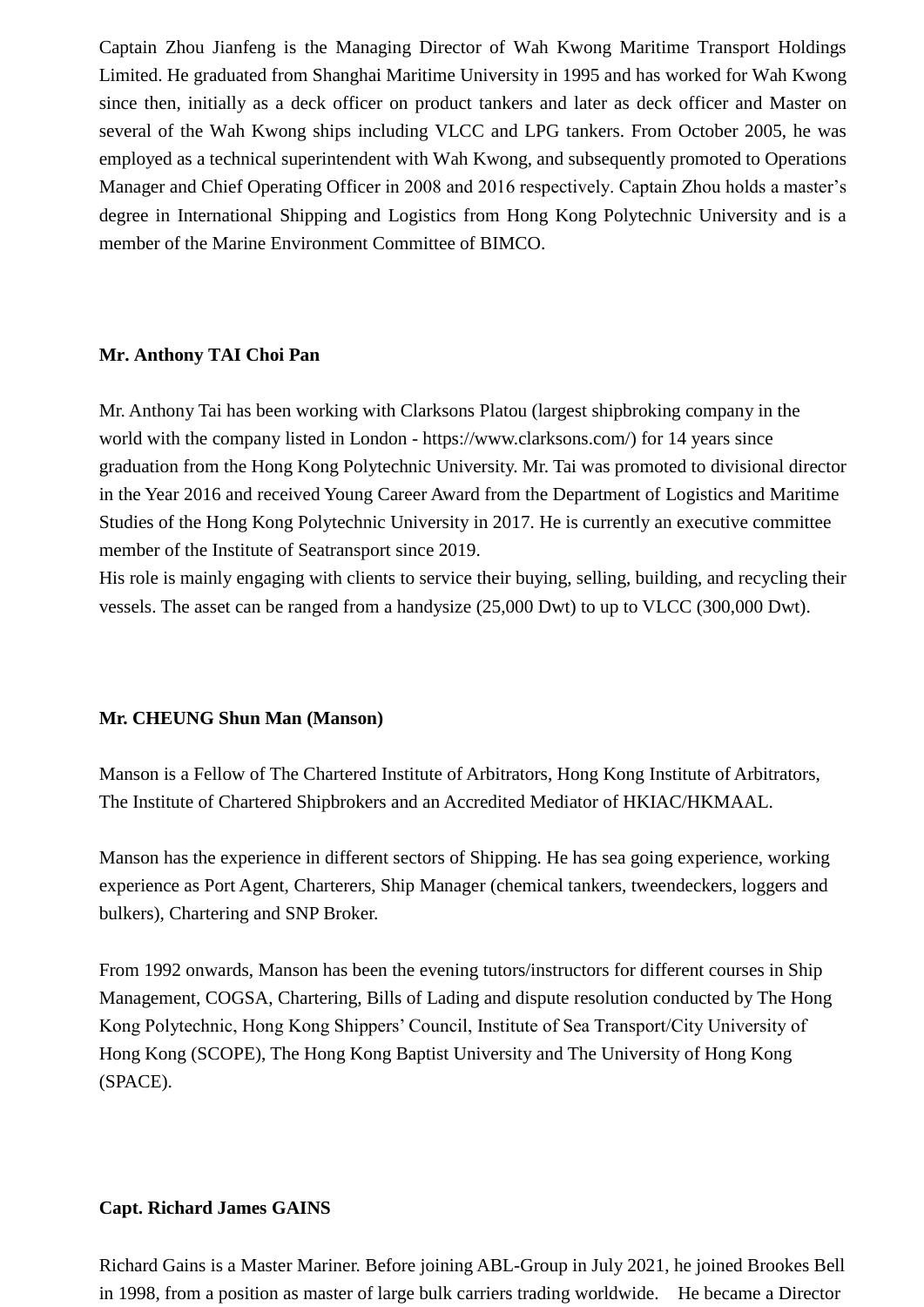of Nautical Asia in 2019. During his twenty-two years at sea, he served on numerous ship types, including passenger vessels, gas, oil and product tankers, general cargo vessels, as well as bulk carriers.

Richard has six years' command experience on large bulk carriers ranging from 126,000 DWT up to 188,000 DWT. Operating largely in the international coal and iron ore markets, his experience of handling large vessels includes berthing at the off-shore bulk loading terminal Boca Grande and self-pilotage through the Sedgwin Straits. While trading in the Atlantic Basin, he gained experience of handling deep-draught vessels in the busy European traffic lanes, often in restricted visibility. During voyages to and from Far East destinations such as South Korea, Japan, Taiwan and China, he made numerous transits of the Singapore Straits and Suez Canal.

As a marine consultant, he has attended an extensive range of ship types, including general cargo, bulk carriers, multi-purpose, container and clean oil tankers. He has attended many casualties, salvage and wreck removal operations, and he has acted as SCR with all parties' approval. Richard also gained considerable experience with the managing of oil pollution claims while acting as head of the Claims Office in Korea for the IOPC Fund, following the HEBEI SPIRIT incident. The extended period that Richard spent in Korea led to him being invited and appointed as an arbitrator to the Panel of International Arbitrators by the Korean Commercial Arbitration Board.

He has given expert evidence in the Admiralty High Court and London Arbitrations on numerous occasions and given evidence in the USA and Hong Kong. His main area of specialist activity is with regard to a range of nautical matters, including navigation, seamanship, ship handling, and cargo damage matters.

#### **Dr. Ranjan VARGHESE**



Ranjan Varghese is a Naval Architect and CEO of Steel Ships Ltd, Hong Kong. He is well known in gas carrier shipbuilding, very specialized with special vessels design and operations, He is involved with ship design evaluation, green ship concept development, specification reviews, commercial and technical negotiation of ship building contracts, plan approvals and ship conversions repair projects spread over South Korea, Indonesia, Malaysia, Vietnam, Japan, Philippines, and China as ship owner and on behalf of maritime investors and shipowners.

He began his career in 1999 in Daewoo Shipbuilding and Marine Engineering (One of the world's